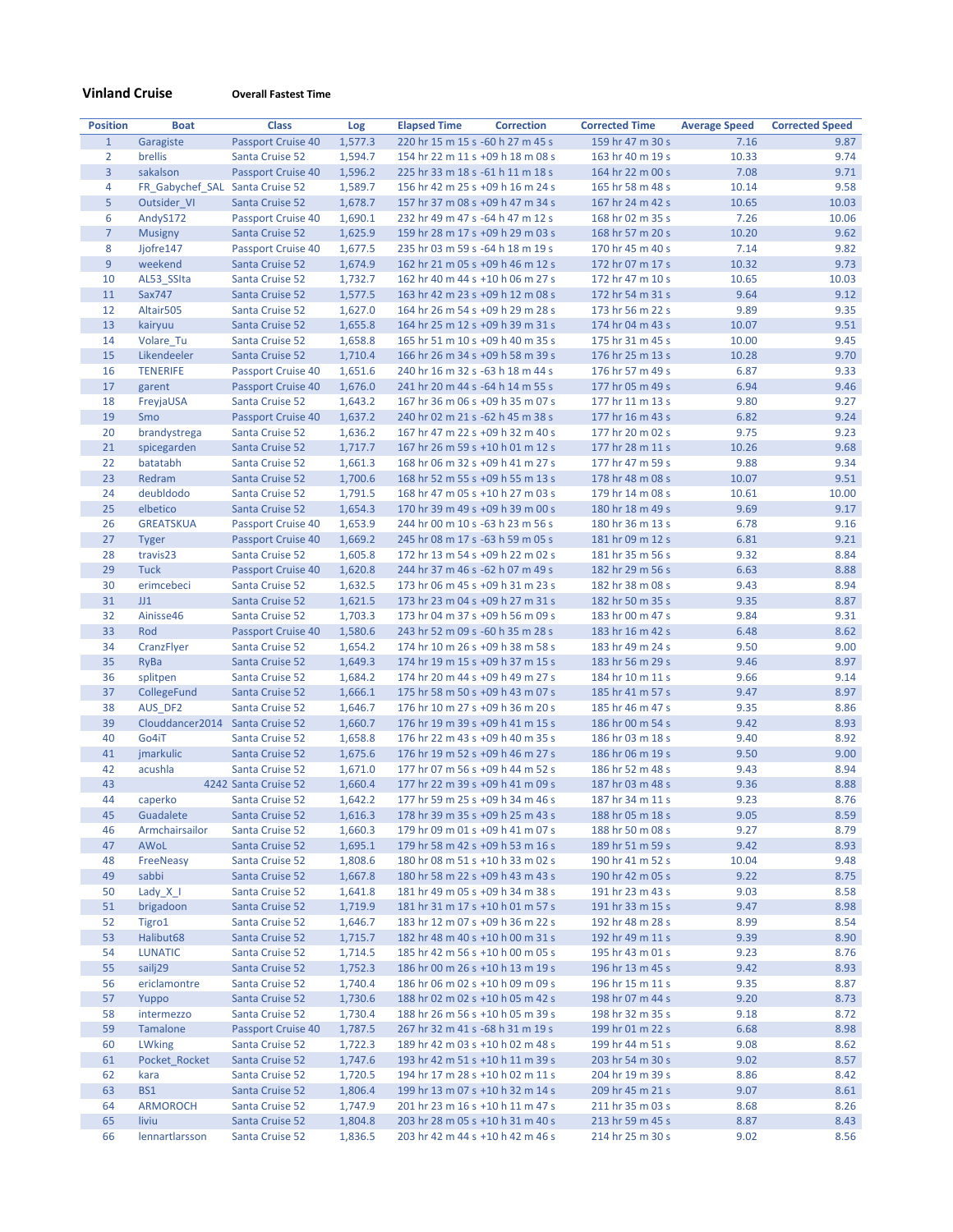# **Vinland Cruise Overall Fastest Time**

| <b>Position</b> | <b>Boat</b>        | <b>Class</b>       | Log     | <b>Elapsed Time</b>              | <b>Correction</b> | <b>Corrected Time</b> | <b>Average Speed</b> | <b>Corrected Speed</b> |
|-----------------|--------------------|--------------------|---------|----------------------------------|-------------------|-----------------------|----------------------|------------------------|
| 67              | <b>BRENTGRAY</b>   | Santa Cruise 52    | 1,949.5 | 204 hr 14 m 50 s +11 h 22 m 20 s |                   | 215 hr 37 m 10 s      | 9.54                 | 9.04                   |
| 68              | HolidayTours       | Passport Cruise 40 | 1,888.4 | 288 hr 30 m 33 s -72 h 23 m 19 s |                   | 216 hr 07 m 15 s      | 6.55                 | 8.74                   |
| 69              | <b>Box</b>         | Passport Cruise 40 | 1.950.3 | 296 hr 18 m 11 s -74 h 45 m 45 s |                   | 221 hr 32 m 26 s      | 6.58                 | 8.80                   |
| 70              | JennyKruse         | Passport Cruise 40 | 1.757.3 | 291 hr 25 m 48 s -67 h 21 m 52 s |                   | 224 hr 03 m 55 s      | 6.03                 | 7.84                   |
| 71              | RainbowChaser      | Passport Cruise 40 | 1,877.5 | 298 hr 31 m 41 s -71 h 58 m 14 s |                   | 226 hr 33 m 27 s      | 6.29                 | 8.29                   |
| 72              | <b>Mark7727</b>    | Santa Cruise 52    | 1.977.7 | 217 hr 54 m 05 s +11 h 32 m 12 s |                   | 229 hr 26 m 17 s      | 9.08                 | 8.62                   |
| 73              | trew <sub>55</sub> | Santa Cruise 52    | 1.773.9 | 220 hr 02 m 26 s +10 h 20 m 52 s |                   | 230 hr 23 m 18 s      | 8.06                 | 7.70                   |
| 74              | <b>DiggerD</b>     | Santa Cruise 52    | 1,682.8 | 222 hr 15 m 18 s +09 h 48 m 58 s |                   | 232 hr 04 m 16 s      | 7.57                 | 7.25                   |
| 75              | Henk               | Santa Cruise 52    | 2,166.4 | 247 hr 03 m 21 s +12 h 38 m 15 s |                   | 259 hr 41 m 36 s      | 8.77                 | 8.34                   |
| 76              | overfinki          | Passport Cruise 40 | 2,136.0 | 352 hr 43 m 17 s -81 h 52 m 43 s |                   | 270 hr 50 m 34 s      | 6.06                 | 7.89                   |
| 77              | Zerla              | Passport Cruise 40 | 2.295.1 | 377 hr 16 m 04 s -87 h 58 m 49 s |                   | 289 hr 17 m 16 s      | 6.08                 | 7.93                   |
| 78              | Taffarazzi         | Santa Cruise 52    | 3,450.3 | 476 hr 59 m 08 s +20 h 07 m 37 s |                   | 497 hr 06 m 45 s      | 7.23                 | 6.94                   |
| 79              | Renegade           | Santa Cruise 52    | 4,186.3 | 482 hr 33 m 48 s +24 h 25 m 13 s |                   | 506 hr 59 m 01 s      | 8.68                 | 8.26                   |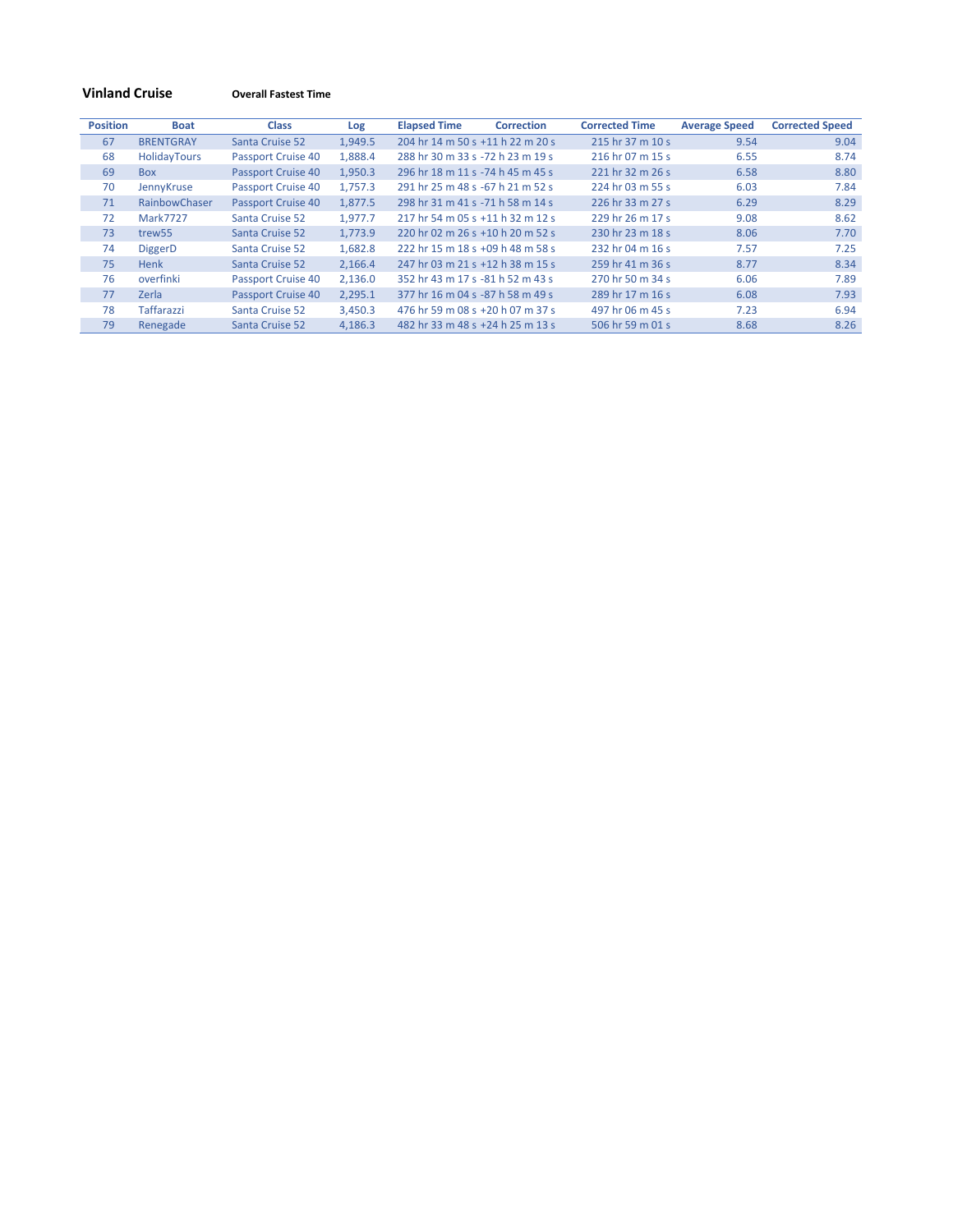# **Vinland Cruise Overall Average Corrected Speed**

| <b>Position</b> | <b>Boat</b>                     | <b>Class</b>                          | Log     | <b>Elapsed Time</b>              | <b>Correction</b> | <b>Corrected Time</b> | <b>Average Speed</b> | <b>Corrected Speed</b> |
|-----------------|---------------------------------|---------------------------------------|---------|----------------------------------|-------------------|-----------------------|----------------------|------------------------|
| $\mathbf{1}$    | AndyS172                        | <b>Passport Cruise 40</b>             | 1,690.1 | 232 hr 49 m 47 s -64 h 47 m 12 s |                   | 168 hr 02 m 35 s      | 7.26                 | 10.06                  |
| $\overline{2}$  | AL53_SSIta                      | Santa Cruise 52                       | 1,732.7 | 162 hr 40 m 44 s +10 h 06 m 27 s |                   | 172 hr 47 m 10 s      | 10.65                | 10.03                  |
| $\overline{3}$  | Outsider VI                     | Santa Cruise 52                       | 1,678.7 | 157 hr 37 m 08 s +09 h 47 m 34 s |                   | 167 hr 24 m 42 s      | 10.65                | 10.03                  |
| 4               | deubldodo                       | Santa Cruise 52                       | 1,791.5 | 168 hr 47 m 05 s +10 h 27 m 03 s |                   | 179 hr 14 m 08 s      | 10.61                | 10.00                  |
| 5               | Garagiste                       | <b>Passport Cruise 40</b>             | 1,577.3 | 220 hr 15 m 15 s -60 h 27 m 45 s |                   | 159 hr 47 m 30 s      | 7.16                 | 9.87                   |
| 6               | Jjofre147                       | Passport Cruise 40                    | 1,677.5 | 235 hr 03 m 59 s -64 h 18 m 19 s |                   | 170 hr 45 m 40 s      | 7.14                 | 9.82                   |
| $\overline{7}$  | brellis                         | Santa Cruise 52                       | 1,594.7 | 154 hr 22 m 11 s +09 h 18 m 08 s |                   | 163 hr 40 m 19 s      | 10.33                | 9.74                   |
| 8               | weekend                         | Santa Cruise 52                       | 1,674.9 | 162 hr 21 m 05 s +09 h 46 m 12 s |                   | 172 hr 07 m 17 s      | 10.32                | 9.73                   |
| 9               | sakalson                        | Passport Cruise 40                    | 1,596.2 | 225 hr 33 m 18 s -61 h 11 m 18 s |                   | 164 hr 22 m 00 s      | 7.08                 | 9.71                   |
| 10              | Likendeeler                     | Santa Cruise 52                       | 1,710.4 | 166 hr 26 m 34 s +09 h 58 m 39 s |                   | 176 hr 25 m 13 s      | 10.28                | 9.70                   |
| 11              | spicegarden                     | Santa Cruise 52                       | 1,717.7 | 167 hr 26 m 59 s +10 h 01 m 12 s |                   | 177 hr 28 m 11 s      | 10.26                | 9.68                   |
| 12              | <b>Musigny</b>                  | Santa Cruise 52                       | 1,625.9 | 159 hr 28 m 17 s +09 h 29 m 03 s |                   | 168 hr 57 m 20 s      | 10.20                | 9.62                   |
| 13              | FR Gabychef SAL Santa Cruise 52 |                                       | 1,589.7 | 156 hr 42 m 25 s +09 h 16 m 24 s |                   | 165 hr 58 m 48 s      | 10.14                | 9.58                   |
| 14              | kairyuu                         | Santa Cruise 52                       | 1,655.8 | 164 hr 25 m 12 s +09 h 39 m 31 s |                   | 174 hr 04 m 43 s      | 10.07                | 9.51                   |
| 15              | Redram                          | Santa Cruise 52                       | 1,700.6 | 168 hr 52 m 55 s +09 h 55 m 13 s |                   | 178 hr 48 m 08 s      | 10.07                | 9.51                   |
| 16              | FreeNeasy                       | Santa Cruise 52                       | 1,808.6 | 180 hr 08 m 51 s +10 h 33 m 02 s |                   | 190 hr 41 m 52 s      | 10.04                | 9.48                   |
| 17              | garent                          | Passport Cruise 40                    | 1,676.0 | 241 hr 20 m 44 s -64 h 14 m 55 s |                   | 177 hr 05 m 49 s      | 6.94                 | 9.46                   |
| 18              | Volare_Tu                       | Santa Cruise 52                       | 1,658.8 | 165 hr 51 m 10 s +09 h 40 m 35 s |                   | 175 hr 31 m 45 s      | 10.00                | 9.45                   |
| 19              | Altair505                       | Santa Cruise 52                       | 1,627.0 | 164 hr 26 m 54 s +09 h 29 m 28 s |                   | 173 hr 56 m 22 s      | 9.89                 | 9.35                   |
| 20              | batatabh                        | Santa Cruise 52                       | 1,661.3 | 168 hr 06 m 32 s +09 h 41 m 27 s |                   | 177 hr 47 m 59 s      | 9.88                 | 9.34                   |
| 21              | <b>TENERIFE</b>                 |                                       |         | 240 hr 16 m 32 s -63 h 18 m 44 s |                   | 176 hr 57 m 49 s      | 6.87                 | 9.33                   |
| 22              |                                 | Passport Cruise 40<br>Santa Cruise 52 | 1,651.6 |                                  |                   |                       | 9.84                 | 9.31                   |
|                 | Ainisse46                       |                                       | 1,703.3 | 173 hr 04 m 37 s +09 h 56 m 09 s |                   | 183 hr 00 m 47 s      |                      |                        |
| 23              | FreyjaUSA                       | Santa Cruise 52                       | 1,643.2 | 167 hr 36 m 06 s +09 h 35 m 07 s |                   | 177 hr 11 m 13 s      | 9.80                 | 9.27                   |
| 24              | Smo                             | Passport Cruise 40                    | 1,637.2 | 240 hr 02 m 21 s -62 h 45 m 38 s |                   | 177 hr 16 m 43 s      | 6.82                 | 9.24                   |
| 25              | brandystrega                    | Santa Cruise 52                       | 1,636.2 | 167 hr 47 m 22 s +09 h 32 m 40 s |                   | 177 hr 20 m 02 s      | 9.75                 | 9.23                   |
| 26              | <b>Tyger</b>                    | Passport Cruise 40                    | 1,669.2 | 245 hr 08 m 17 s -63 h 59 m 05 s |                   | 181 hr 09 m 12 s      | 6.81                 | 9.21                   |
| 27              | elbetico                        | Santa Cruise 52                       | 1,654.3 | 170 hr 39 m 49 s +09 h 39 m 00 s |                   | 180 hr 18 m 49 s      | 9.69                 | 9.17                   |
| 28              | <b>GREATSKUA</b>                | <b>Passport Cruise 40</b>             | 1,653.9 | 244 hr 00 m 10 s -63 h 23 m 56 s |                   | 180 hr 36 m 13 s      | 6.78                 | 9.16                   |
| 29              | splitpen                        | Santa Cruise 52                       | 1,684.2 | 174 hr 20 m 44 s +09 h 49 m 27 s |                   | 184 hr 10 m 11 s      | 9.66                 | 9.14                   |
| 30              | Sax747                          | Santa Cruise 52                       | 1,577.5 | 163 hr 42 m 23 s +09 h 12 m 08 s |                   | 172 hr 54 m 31 s      | 9.64                 | 9.12                   |
| 31              | <b>BRENTGRAY</b>                | Santa Cruise 52                       | 1,949.5 | 204 hr 14 m 50 s +11 h 22 m 20 s |                   | 215 hr 37 m 10 s      | 9.54                 | 9.04                   |
| 32              | jmarkulic                       | Santa Cruise 52                       | 1,675.6 | 176 hr 19 m 52 s +09 h 46 m 27 s |                   | 186 hr 06 m 19 s      | 9.50                 | 9.00                   |
| 33              | CranzFlyer                      | Santa Cruise 52                       | 1,654.2 | 174 hr 10 m 26 s +09 h 38 m 58 s |                   | 183 hr 49 m 24 s      | 9.50                 | 9.00                   |
| 34              | Tamalone                        | <b>Passport Cruise 40</b>             | 1,787.5 | 267 hr 32 m 41 s -68 h 31 m 19 s |                   | 199 hr 01 m 22 s      | 6.68                 | 8.98                   |
| 35              | brigadoon                       | Santa Cruise 52                       | 1,719.9 | 181 hr 31 m 17 s +10 h 01 m 57 s |                   | 191 hr 33 m 15 s      | 9.47                 | 8.98                   |
| 36              | CollegeFund                     | Santa Cruise 52                       | 1,666.1 | 175 hr 58 m 50 s +09 h 43 m 07 s |                   | 185 hr 41 m 57 s      | 9.47                 | 8.97                   |
| 37              | RyBa                            | Santa Cruise 52                       | 1,649.3 | 174 hr 19 m 15 s +09 h 37 m 15 s |                   | 183 hr 56 m 29 s      | 9.46                 | 8.97                   |
| 38              | acushla                         | Santa Cruise 52                       | 1,671.0 | 177 hr 07 m 56 s +09 h 44 m 52 s |                   | 186 hr 52 m 48 s      | 9.43                 | 8.94                   |
| 39              | erimcebeci                      | Santa Cruise 52                       | 1,632.5 | 173 hr 06 m 45 s +09 h 31 m 23 s |                   | 182 hr 38 m 08 s      | 9.43                 | 8.94                   |
| 40              | sailj29                         | Santa Cruise 52                       | 1,752.3 | 186 hr 00 m 26 s +10 h 13 m 19 s |                   | 196 hr 13 m 45 s      | 9.42                 | 8.93                   |
| 41              | Clouddancer2014 Santa Cruise 52 |                                       | 1,660.7 | 176 hr 19 m 39 s +09 h 41 m 15 s |                   | 186 hr 00 m 54 s      | 9.42                 | 8.93                   |
| 42              | AWoL                            | Santa Cruise 52                       | 1,695.1 | 179 hr 58 m 42 s +09 h 53 m 16 s |                   | 189 hr 51 m 59 s      | 9.42                 | 8.93                   |
| 43              | Go4iT                           | Santa Cruise 52                       | 1,658.8 | 176 hr 22 m 43 s +09 h 40 m 35 s |                   | 186 hr 03 m 18 s      | 9.40                 | 8.92                   |
| 44              | Halibut68                       | Santa Cruise 52                       | 1,715.7 | 182 hr 48 m 40 s +10 h 00 m 31 s |                   | 192 hr 49 m 11 s      | 9.39                 | 8.90                   |
| 45              | <b>Tuck</b>                     | Passport Cruise 40                    | 1,620.8 | 244 hr 37 m 46 s -62 h 07 m 49 s |                   | 182 hr 29 m 56 s      | 6.63                 | 8.88                   |
| 46              |                                 | 4242 Santa Cruise 52                  | 1,660.4 | 177 hr 22 m 39 s +09 h 41 m 09 s |                   | 187 hr 03 m 48 s      | 9.36                 | 8.88                   |
| 47              | ericlamontre                    | Santa Cruise 52                       | 1,740.4 | 186 hr 06 m 02 s +10 h 09 m 09 s |                   | 196 hr 15 m 11 s      | 9.35                 | 8.87                   |
| 48              | JJ1                             | Santa Cruise 52                       | 1,621.5 | 173 hr 23 m 04 s +09 h 27 m 31 s |                   | 182 hr 50 m 35 s      | 9.35                 | 8.87                   |
| 49              | AUS_DF2                         | Santa Cruise 52                       | 1,646.7 | 176 hr 10 m 27 s +09 h 36 m 20 s |                   | 185 hr 46 m 47 s      | 9.35                 | 8.86                   |
| 50              | travis23                        | Santa Cruise 52                       | 1,605.8 | 172 hr 13 m 54 s +09 h 22 m 02 s |                   | 181 hr 35 m 56 s      | 9.32                 | 8.84                   |
| 51              | Box                             | Passport Cruise 40                    | 1,950.3 | 296 hr 18 m 11 s -74 h 45 m 45 s |                   | 221 hr 32 m 26 s      | 6.58                 | 8.80                   |
| 52              | Armchairsailor                  | Santa Cruise 52                       | 1,660.3 | 179 hr 09 m 01 s +09 h 41 m 07 s |                   | 188 hr 50 m 08 s      | 9.27                 | 8.79                   |
| 53              | <b>LUNATIC</b>                  | Santa Cruise 52                       | 1,714.5 | 185 hr 42 m 56 s +10 h 00 m 05 s |                   | 195 hr 43 m 01 s      | 9.23                 | 8.76                   |
| 54              | caperko                         | Santa Cruise 52                       | 1,642.2 | 177 hr 59 m 25 s +09 h 34 m 46 s |                   | 187 hr 34 m 11 s      | 9.23                 | 8.76                   |
| 55              | sabbi                           | Santa Cruise 52                       | 1,667.8 | 180 hr 58 m 22 s +09 h 43 m 43 s |                   | 190 hr 42 m 05 s      | 9.22                 | 8.75                   |
| 56              | <b>HolidayTours</b>             | Passport Cruise 40                    | 1,888.4 | 288 hr 30 m 33 s -72 h 23 m 19 s |                   | 216 hr 07 m 15 s      | 6.55                 | 8.74                   |
| 57              | Yuppo                           | Santa Cruise 52                       | 1,730.6 | 188 hr 02 m 02 s +10 h 05 m 42 s |                   | 198 hr 07 m 44 s      | 9.20                 | 8.73                   |
| 58              | intermezzo                      | Santa Cruise 52                       | 1,730.4 | 188 hr 26 m 56 s +10 h 05 m 39 s |                   | 198 hr 32 m 35 s      | 9.18                 | 8.72                   |
| 59              | Rod                             | Passport Cruise 40                    | 1,580.6 | 243 hr 52 m 09 s -60 h 35 m 28 s |                   | 183 hr 16 m 42 s      | 6.48                 | 8.62                   |
| 60              | <b>LWking</b>                   | Santa Cruise 52                       | 1,722.3 | 189 hr 42 m 03 s +10 h 02 m 48 s |                   | 199 hr 44 m 51 s      | 9.08                 | 8.62                   |
| 61              | Mark7727                        | Santa Cruise 52                       | 1,977.7 | 217 hr 54 m 05 s +11 h 32 m 12 s |                   | 229 hr 26 m 17 s      | 9.08                 | 8.62                   |
| 62              | BS <sub>1</sub>                 | Santa Cruise 52                       | 1,806.4 | 199 hr 13 m 07 s +10 h 32 m 14 s |                   | 209 hr 45 m 21 s      | 9.07                 | 8.61                   |
| 63              | Guadalete                       | Santa Cruise 52                       | 1,616.3 | 178 hr 39 m 35 s +09 h 25 m 43 s |                   | 188 hr 05 m 18 s      | 9.05                 | 8.59                   |
| 64              | Lady $X$ I                      | Santa Cruise 52                       | 1,641.8 | 181 hr 49 m 05 s +09 h 34 m 38 s |                   | 191 hr 23 m 43 s      | 9.03                 | 8.58                   |
| 65              | Pocket_Rocket                   | Santa Cruise 52                       | 1,747.6 | 193 hr 42 m 51 s +10 h 11 m 39 s |                   | 203 hr 54 m 30 s      | 9.02                 | 8.57                   |
| 66              | lennartlarsson                  | Santa Cruise 52                       | 1,836.5 | 203 hr 42 m 44 s +10 h 42 m 46 s |                   | 214 hr 25 m 30 s      | 9.02                 | 8.56                   |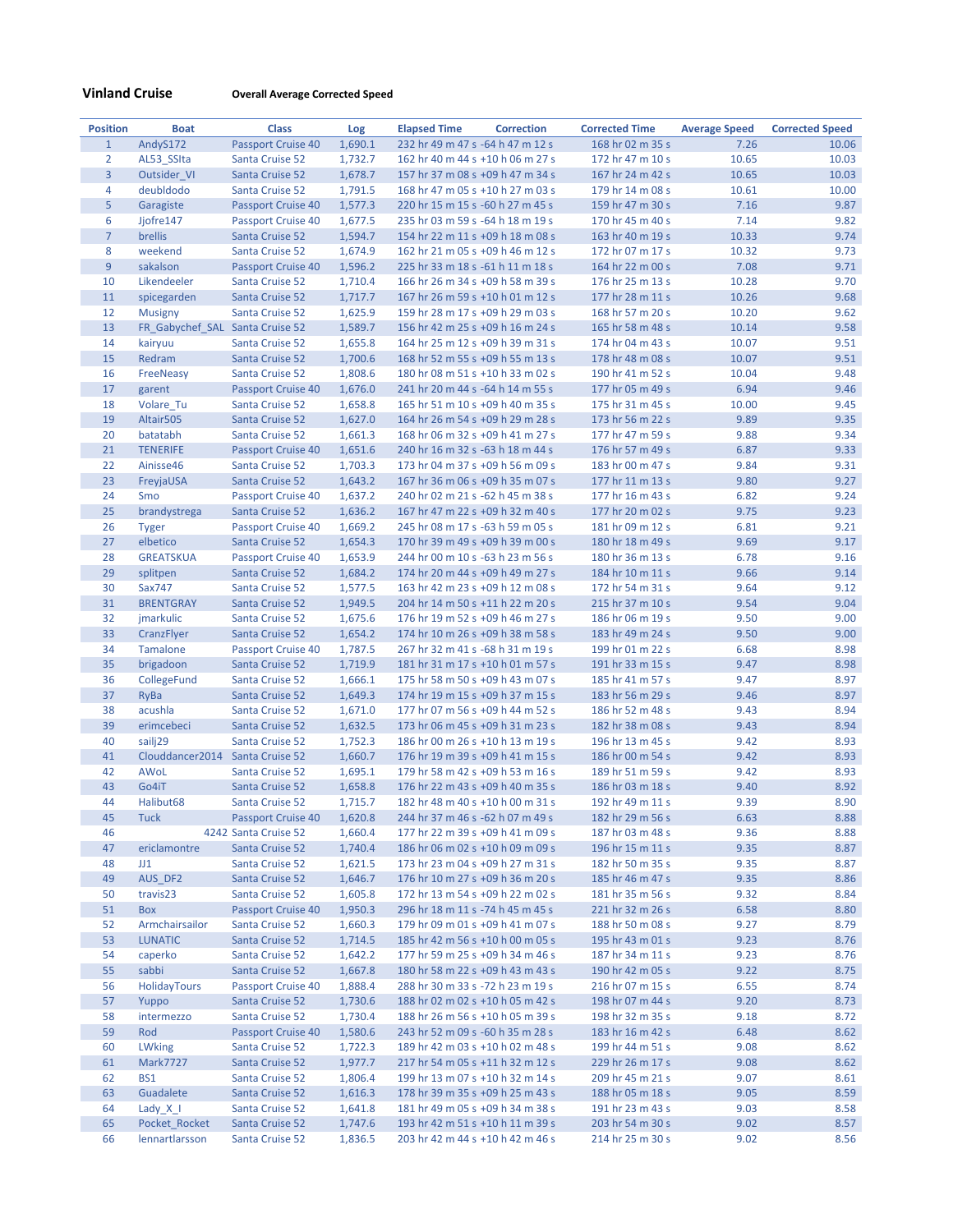# **Vinland Cruise Overall Average Corrected Speed**

| <b>Position</b> | <b>Boat</b>        | <b>Class</b>       | Log     | <b>Elapsed Time</b>              | <b>Correction</b> | <b>Corrected Time</b> | <b>Average Speed</b> | <b>Corrected Speed</b> |
|-----------------|--------------------|--------------------|---------|----------------------------------|-------------------|-----------------------|----------------------|------------------------|
| 67              | Tigro1             | Santa Cruise 52    | 1.646.7 | 183 hr 12 m 07 s +09 h 36 m 22 s |                   | 192 hr 48 m 28 s      | 8.99                 | 8.54                   |
| 68              | liviu              | Santa Cruise 52    | 1,804.8 | 203 hr 28 m 05 s +10 h 31 m 40 s |                   | 213 hr 59 m 45 s      | 8.87                 | 8.43                   |
| 69              | kara               | Santa Cruise 52    | 1,720.5 | 194 hr 17 m 28 s +10 h 02 m 11 s |                   | 204 hr 19 m 39 s      | 8.86                 | 8.42                   |
| 70              | Henk               | Santa Cruise 52    | 2,166.4 | 247 hr 03 m 21 s +12 h 38 m 15 s |                   | 259 hr 41 m 36 s      | 8.77                 | 8.34                   |
| 71              | RainbowChaser      | Passport Cruise 40 | 1.877.5 | 298 hr 31 m 41 s -71 h 58 m 14 s |                   | 226 hr 33 m 27 s      | 6.29                 | 8.29                   |
| 72              | <b>ARMOROCH</b>    | Santa Cruise 52    | 1.747.9 | 201 hr 23 m 16 s +10 h 11 m 47 s |                   | 211 hr 35 m 03 s      | 8.68                 | 8.26                   |
| 73              | Renegade           | Santa Cruise 52    | 4,186.3 | 482 hr 33 m 48 s +24 h 25 m 13 s |                   | 506 hr 59 m 01 s      | 8.68                 | 8.26                   |
| 74              | Zerla              | Passport Cruise 40 | 2,295.1 | 377 hr 16 m 04 s -87 h 58 m 49 s |                   | 289 hr 17 m 16 s      | 6.08                 | 7.93                   |
| 75              | overfinki          | Passport Cruise 40 | 2,136.0 | 352 hr 43 m 17 s -81 h 52 m 43 s |                   | 270 hr 50 m 34 s      | 6.06                 | 7.89                   |
| 76              | JennyKruse         | Passport Cruise 40 | 1.757.3 | 291 hr 25 m 48 s -67 h 21 m 52 s |                   | 224 hr 03 m 55 s      | 6.03                 | 7.84                   |
| 77              | trew <sub>55</sub> | Santa Cruise 52    | 1.773.9 | 220 hr 02 m 26 s +10 h 20 m 52 s |                   | 230 hr 23 m 18 s      | 8.06                 | 7.70                   |
| 78              | DiggerD            | Santa Cruise 52    | 1.682.8 | 222 hr 15 m 18 s +09 h 48 m 58 s |                   | 232 hr 04 m 16 s      | 7.57                 | 7.25                   |
| 79              | <b>Taffarazzi</b>  | Santa Cruise 52    | 3,450.3 | 476 hr 59 m 08 s +20 h 07 m 37 s |                   | 497 hr 06 m 45 s      | 7.23                 | 6.94                   |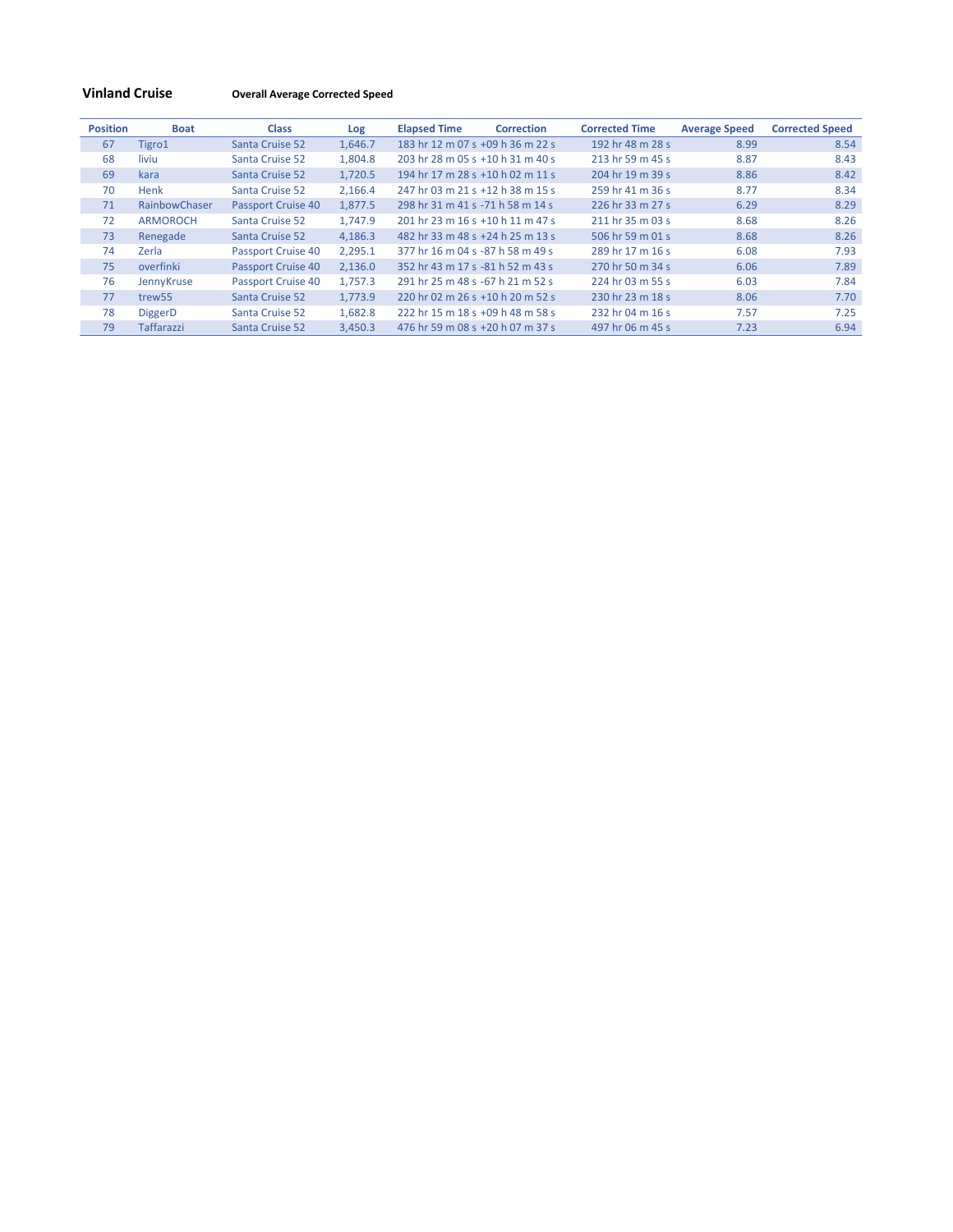|  | <b>Vinland Cruise</b> |
|--|-----------------------|
|  |                       |

**Vinland Cruise Santa Cruise 52 Fastest Time**

| <b>Position</b> | <b>Boat</b>                     | <b>Class</b>         | Log     | <b>Elapsed Time</b> | <b>Correction</b>                | <b>Corrected Time</b> | <b>Average Speed</b> | <b>Corrected Speed</b> |
|-----------------|---------------------------------|----------------------|---------|---------------------|----------------------------------|-----------------------|----------------------|------------------------|
| $\mathbf{1}$    | brellis                         | Santa Cruise 52      | 1,594.7 |                     | 154 hr 22 m 11 s +09 h 18 m 08 s | 163 hr 40 m 19 s      | 10.33                | 9.74                   |
| $\overline{2}$  | FR_Gabychef_SAL Santa Cruise 52 |                      | 1,589.7 |                     | 156 hr 42 m 25 s +09 h 16 m 24 s | 165 hr 58 m 48 s      | 10.14                | 9.58                   |
| $\overline{3}$  | Outsider VI                     | Santa Cruise 52      | 1,678.7 |                     | 157 hr 37 m 08 s +09 h 47 m 34 s | 167 hr 24 m 42 s      | 10.65                | 10.03                  |
| 4               | <b>Musigny</b>                  | Santa Cruise 52      | 1,625.9 |                     | 159 hr 28 m 17 s +09 h 29 m 03 s | 168 hr 57 m 20 s      | 10.20                | 9.62                   |
| 5               | weekend                         | Santa Cruise 52      | 1,674.9 |                     | 162 hr 21 m 05 s +09 h 46 m 12 s | 172 hr 07 m 17 s      | 10.32                | 9.73                   |
| 6               | AL53 SSIta                      | Santa Cruise 52      | 1,732.7 |                     | 162 hr 40 m 44 s +10 h 06 m 27 s | 172 hr 47 m 10 s      | 10.65                | 10.03                  |
| $\overline{7}$  | Sax747                          | Santa Cruise 52      | 1,577.5 |                     | 163 hr 42 m 23 s +09 h 12 m 08 s | 172 hr 54 m 31 s      | 9.64                 | 9.12                   |
| 8               | Altair505                       | Santa Cruise 52      | 1,627.0 |                     | 164 hr 26 m 54 s +09 h 29 m 28 s | 173 hr 56 m 22 s      | 9.89                 | 9.35                   |
| $\overline{9}$  | kairyuu                         | Santa Cruise 52      | 1,655.8 |                     | 164 hr 25 m 12 s +09 h 39 m 31 s | 174 hr 04 m 43 s      | 10.07                | 9.51                   |
| 10              | Volare Tu                       | Santa Cruise 52      | 1,658.8 |                     | 165 hr 51 m 10 s +09 h 40 m 35 s | 175 hr 31 m 45 s      | 10.00                | 9.45                   |
| 11              | Likendeeler                     | Santa Cruise 52      | 1,710.4 |                     | 166 hr 26 m 34 s +09 h 58 m 39 s | 176 hr 25 m 13 s      | 10.28                | 9.70                   |
| 12              | FreyjaUSA                       | Santa Cruise 52      | 1,643.2 |                     | 167 hr 36 m 06 s +09 h 35 m 07 s | 177 hr 11 m 13 s      | 9.80                 | 9.27                   |
| 13              | brandystrega                    | Santa Cruise 52      | 1,636.2 |                     | 167 hr 47 m 22 s +09 h 32 m 40 s | 177 hr 20 m 02 s      | 9.75                 | 9.23                   |
| 14              | spicegarden                     | Santa Cruise 52      | 1,717.7 |                     | 167 hr 26 m 59 s +10 h 01 m 12 s | 177 hr 28 m 11 s      | 10.26                | 9.68                   |
| 15              | batatabh                        | Santa Cruise 52      | 1,661.3 |                     | 168 hr 06 m 32 s +09 h 41 m 27 s | 177 hr 47 m 59 s      | 9.88                 | 9.34                   |
| 16              | Redram                          | Santa Cruise 52      | 1,700.6 |                     | 168 hr 52 m 55 s +09 h 55 m 13 s | 178 hr 48 m 08 s      | 10.07                | 9.51                   |
| 17              | deubldodo                       | Santa Cruise 52      | 1,791.5 |                     | 168 hr 47 m 05 s +10 h 27 m 03 s | 179 hr 14 m 08 s      | 10.61                | 10.00                  |
| 18              | elbetico                        | Santa Cruise 52      | 1,654.3 |                     | 170 hr 39 m 49 s +09 h 39 m 00 s | 180 hr 18 m 49 s      | 9.69                 | 9.17                   |
| 19              | travis23                        | Santa Cruise 52      | 1,605.8 |                     | 172 hr 13 m 54 s +09 h 22 m 02 s | 181 hr 35 m 56 s      | 9.32                 | 8.84                   |
| 20              | erimcebeci                      | Santa Cruise 52      | 1,632.5 |                     | 173 hr 06 m 45 s +09 h 31 m 23 s | 182 hr 38 m 08 s      | 9.43                 | 8.94                   |
| 21              | JJ1                             | Santa Cruise 52      | 1,621.5 |                     | 173 hr 23 m 04 s +09 h 27 m 31 s | 182 hr 50 m 35 s      | 9.35                 | 8.87                   |
| 22              | Ainisse46                       | Santa Cruise 52      | 1.703.3 |                     | 173 hr 04 m 37 s +09 h 56 m 09 s | 183 hr 00 m 47 s      | 9.84                 | 9.31                   |
| 23              | CranzFlyer                      | Santa Cruise 52      | 1,654.2 |                     | 174 hr 10 m 26 s +09 h 38 m 58 s | 183 hr 49 m 24 s      | 9.50                 | 9.00                   |
| 24              | <b>RyBa</b>                     | Santa Cruise 52      | 1,649.3 |                     | 174 hr 19 m 15 s +09 h 37 m 15 s | 183 hr 56 m 29 s      | 9.46                 | 8.97                   |
| 25              | splitpen                        | Santa Cruise 52      | 1,684.2 |                     | 174 hr 20 m 44 s +09 h 49 m 27 s | 184 hr 10 m 11 s      | 9.66                 | 9.14                   |
| 26              | CollegeFund                     | Santa Cruise 52      | 1,666.1 |                     | 175 hr 58 m 50 s +09 h 43 m 07 s | 185 hr 41 m 57 s      | 9.47                 | 8.97                   |
| 27              | AUS DF2                         | Santa Cruise 52      | 1,646.7 |                     | 176 hr 10 m 27 s +09 h 36 m 20 s | 185 hr 46 m 47 s      | 9.35                 | 8.86                   |
| 28              | Clouddancer2014 Santa Cruise 52 |                      | 1,660.7 |                     | 176 hr 19 m 39 s +09 h 41 m 15 s | 186 hr 00 m 54 s      | 9.42                 | 8.93                   |
| 29              | Go4iT                           | Santa Cruise 52      | 1,658.8 |                     | 176 hr 22 m 43 s +09 h 40 m 35 s | 186 hr 03 m 18 s      | 9.40                 | 8.92                   |
| 30              | jmarkulic                       | Santa Cruise 52      | 1,675.6 |                     | 176 hr 19 m 52 s +09 h 46 m 27 s | 186 hr 06 m 19 s      | 9.50                 | 9.00                   |
| 31              | acushla                         | Santa Cruise 52      | 1,671.0 |                     | 177 hr 07 m 56 s +09 h 44 m 52 s | 186 hr 52 m 48 s      | 9.43                 | 8.94                   |
| 32              |                                 | 4242 Santa Cruise 52 | 1,660.4 |                     | 177 hr 22 m 39 s +09 h 41 m 09 s | 187 hr 03 m 48 s      | 9.36                 | 8.88                   |
| 33              | caperko                         | Santa Cruise 52      | 1,642.2 |                     | 177 hr 59 m 25 s +09 h 34 m 46 s | 187 hr 34 m 11 s      | 9.23                 | 8.76                   |
| 34              | Guadalete                       | Santa Cruise 52      | 1,616.3 |                     | 178 hr 39 m 35 s +09 h 25 m 43 s | 188 hr 05 m 18 s      | 9.05                 | 8.59                   |
| 35              | Armchairsailor                  | Santa Cruise 52      | 1,660.3 |                     | 179 hr 09 m 01 s +09 h 41 m 07 s | 188 hr 50 m 08 s      | 9.27                 | 8.79                   |
| 36              | AWoL                            | Santa Cruise 52      | 1,695.1 |                     | 179 hr 58 m 42 s +09 h 53 m 16 s | 189 hr 51 m 59 s      | 9.42                 | 8.93                   |
| 37              | FreeNeasy                       | Santa Cruise 52      | 1,808.6 |                     | 180 hr 08 m 51 s +10 h 33 m 02 s | 190 hr 41 m 52 s      | 10.04                | 9.48                   |
| 38              | sabbi                           | Santa Cruise 52      | 1,667.8 |                     | 180 hr 58 m 22 s +09 h 43 m 43 s | 190 hr 42 m 05 s      | 9.22                 | 8.75                   |
| 39              | Lady $X \perp$                  | Santa Cruise 52      | 1,641.8 |                     | 181 hr 49 m 05 s +09 h 34 m 38 s | 191 hr 23 m 43 s      | 9.03                 | 8.58                   |
| 40              | brigadoon                       | Santa Cruise 52      | 1,719.9 |                     | 181 hr 31 m 17 s +10 h 01 m 57 s | 191 hr 33 m 15 s      | 9.47                 | 8.98                   |
| 41              | Tigro1                          | Santa Cruise 52      | 1,646.7 |                     | 183 hr 12 m 07 s +09 h 36 m 22 s | 192 hr 48 m 28 s      | 8.99                 | 8.54                   |
| 42              | Halibut68                       | Santa Cruise 52      | 1,715.7 |                     | 182 hr 48 m 40 s +10 h 00 m 31 s | 192 hr 49 m 11 s      | 9.39                 | 8.90                   |
| 43              | <b>LUNATIC</b>                  | Santa Cruise 52      | 1,714.5 |                     | 185 hr 42 m 56 s +10 h 00 m 05 s | 195 hr 43 m 01 s      | 9.23                 | 8.76                   |
| 44              | sailj29                         | Santa Cruise 52      | 1,752.3 |                     | 186 hr 00 m 26 s +10 h 13 m 19 s | 196 hr 13 m 45 s      | 9.42                 | 8.93                   |
| 45              | ericlamontre                    | Santa Cruise 52      | 1,740.4 |                     | 186 hr 06 m 02 s +10 h 09 m 09 s | 196 hr 15 m 11 s      | 9.35                 | 8.87                   |
| 46              | Yuppo                           | Santa Cruise 52      | 1,730.6 |                     | 188 hr 02 m 02 s +10 h 05 m 42 s | 198 hr 07 m 44 s      | 9.20                 | 8.73                   |
| 47              | intermezzo                      | Santa Cruise 52      | 1,730.4 |                     | 188 hr 26 m 56 s +10 h 05 m 39 s | 198 hr 32 m 35 s      | 9.18                 | 8.72                   |
| 48              | <b>LWking</b>                   | Santa Cruise 52      | 1,722.3 |                     | 189 hr 42 m 03 s +10 h 02 m 48 s | 199 hr 44 m 51 s      | 9.08                 | 8.62                   |
| 49              | Pocket Rocket                   | Santa Cruise 52      | 1,747.6 |                     | 193 hr 42 m 51 s +10 h 11 m 39 s | 203 hr 54 m 30 s      | 9.02                 | 8.57                   |
| 50              | kara                            | Santa Cruise 52      | 1,720.5 |                     | 194 hr 17 m 28 s +10 h 02 m 11 s | 204 hr 19 m 39 s      | 8.86                 | 8.42                   |
| 51              | <b>BS1</b>                      | Santa Cruise 52      | 1,806.4 |                     | 199 hr 13 m 07 s +10 h 32 m 14 s | 209 hr 45 m 21 s      | 9.07                 | 8.61                   |
| 52              | <b>ARMOROCH</b>                 | Santa Cruise 52      | 1,747.9 |                     | 201 hr 23 m 16 s +10 h 11 m 47 s | 211 hr 35 m 03 s      | 8.68                 | 8.26                   |
| 53              | liviu                           | Santa Cruise 52      | 1,804.8 |                     | 203 hr 28 m 05 s +10 h 31 m 40 s | 213 hr 59 m 45 s      | 8.87                 | 8.43                   |
| 54              | lennartlarsson                  | Santa Cruise 52      | 1,836.5 |                     | 203 hr 42 m 44 s +10 h 42 m 46 s | 214 hr 25 m 30 s      | 9.02                 | 8.56                   |
| 55              | <b>BRENTGRAY</b>                | Santa Cruise 52      | 1,949.5 |                     | 204 hr 14 m 50 s +11 h 22 m 20 s | 215 hr 37 m 10 s      | 9.54                 | 9.04                   |
| 56              | <b>Mark7727</b>                 | Santa Cruise 52      | 1,977.7 |                     | 217 hr 54 m 05 s +11 h 32 m 12 s | 229 hr 26 m 17 s      | 9.08                 | 8.62                   |
| 57              | trew55                          | Santa Cruise 52      | 1,773.9 |                     | 220 hr 02 m 26 s +10 h 20 m 52 s | 230 hr 23 m 18 s      | 8.06                 | 7.70                   |
| 58              | <b>DiggerD</b>                  | Santa Cruise 52      | 1,682.8 |                     | 222 hr 15 m 18 s +09 h 48 m 58 s | 232 hr 04 m 16 s      | 7.57                 | 7.25                   |
| 59              | Henk                            | Santa Cruise 52      | 2,166.4 |                     | 247 hr 03 m 21 s +12 h 38 m 15 s | 259 hr 41 m 36 s      | 8.77                 | 8.34                   |
| 60              | <b>Taffarazzi</b>               | Santa Cruise 52      | 3,450.3 |                     | 476 hr 59 m 08 s +20 h 07 m 37 s | 497 hr 06 m 45 s      | 7.23                 | 6.94                   |
| 61              | Renegade                        | Santa Cruise 52      | 4,186.3 |                     | 482 hr 33 m 48 s +24 h 25 m 13 s | 506 hr 59 m 01 s      | 8.68                 | 8.26                   |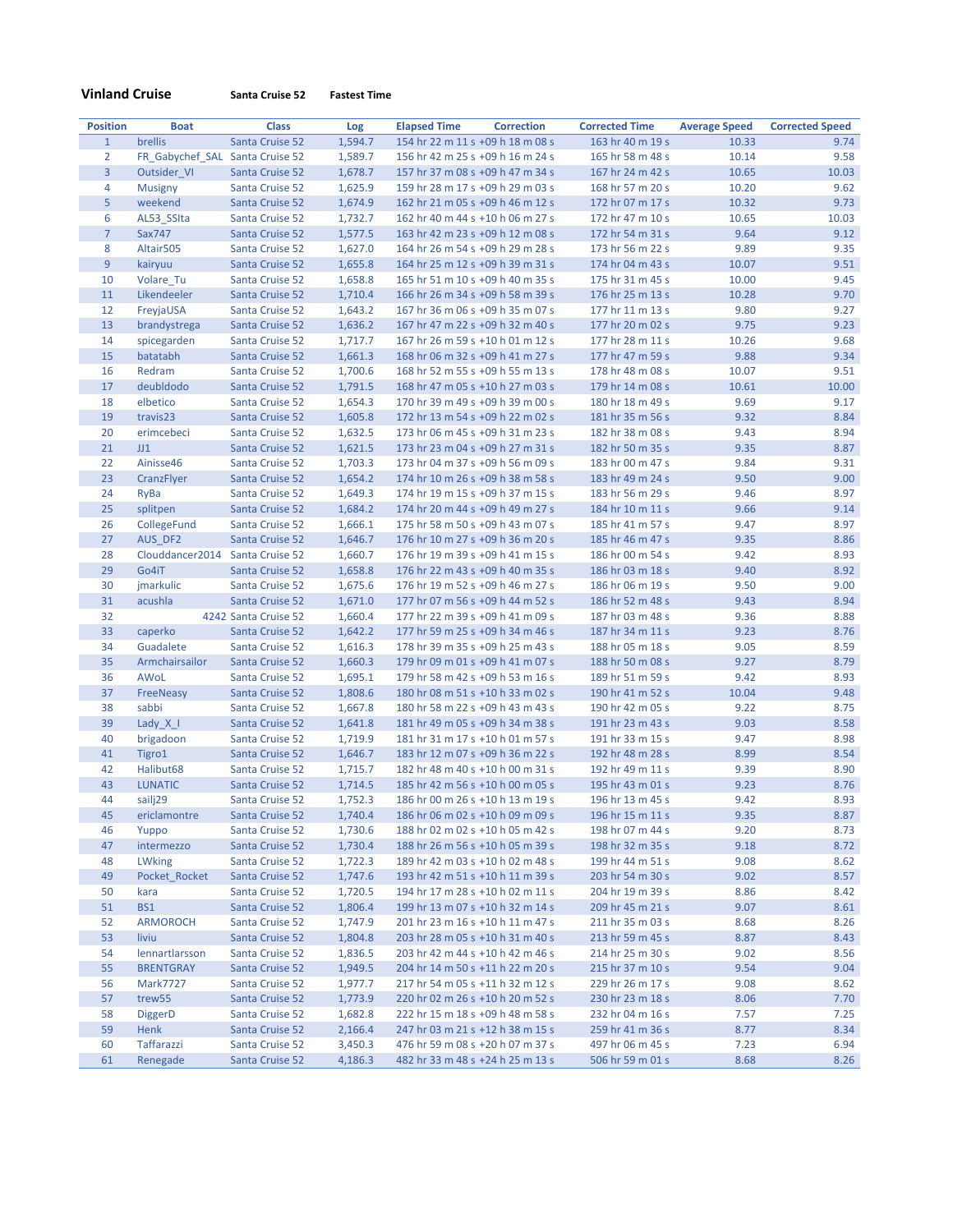**Vinland Cruise Passport Cruise 40 Fastest Time**

| <b>Position</b> | <b>Boat</b>      | <b>Class</b>       | Log     | <b>Elapsed Time</b>              | <b>Correction</b> | <b>Corrected Time</b> | <b>Average Speed</b> | <b>Corrected Speed</b> |
|-----------------|------------------|--------------------|---------|----------------------------------|-------------------|-----------------------|----------------------|------------------------|
| $\mathbf{1}$    | Garagiste        | Passport Cruise 40 | 1,577.3 | 220 hr 15 m 15 s -60 h 27 m 45 s |                   | 159 hr 47 m 30 s      | 7.16                 | 9.87                   |
| $\overline{2}$  | sakalson         | Passport Cruise 40 | 1,596.2 | 225 hr 33 m 18 s -61 h 11 m 18 s |                   | 164 hr 22 m 00 s      | 7.08                 | 9.71                   |
| 3               | AndyS172         | Passport Cruise 40 | 1,690.1 | 232 hr 49 m 47 s -64 h 47 m 12 s |                   | 168 hr 02 m 35 s      | 7.26                 | 10.06                  |
| 4               | Jjofre147        | Passport Cruise 40 | 1,677.5 | 235 hr 03 m 59 s -64 h 18 m 19 s |                   | 170 hr 45 m 40 s      | 7.14                 | 9.82                   |
| 5               | <b>Smo</b>       | Passport Cruise 40 | 1,637.2 | 240 hr 02 m 21 s -62 h 45 m 38 s |                   | 177 hr 16 m 43 s      | 6.82                 | 9.24                   |
| 6               | <b>TENERIFE</b>  | Passport Cruise 40 | 1,651.6 | 240 hr 16 m 32 s -63 h 18 m 44 s |                   | 176 hr 57 m 49 s      | 6.87                 | 9.33                   |
| 7               | garent           | Passport Cruise 40 | 1,676.0 | 241 hr 20 m 44 s -64 h 14 m 55 s |                   | 177 hr 05 m 49 s      | 6.94                 | 9.46                   |
| 8               | Rod              | Passport Cruise 40 | 1,580.6 | 243 hr 52 m 09 s -60 h 35 m 28 s |                   | 183 hr 16 m 42 s      | 6.48                 | 8.62                   |
| 9               | <b>GREATSKUA</b> | Passport Cruise 40 | 1,653.9 | 244 hr 00 m 10 s -63 h 23 m 56 s |                   | 180 hr 36 m 13 s      | 6.78                 | 9.16                   |
| 10              | Tuck             | Passport Cruise 40 | 1,620.8 | 244 hr 37 m 46 s -62 h 07 m 49 s |                   | 182 hr 29 m 56 s      | 6.63                 | 8.88                   |
| 11              | <b>Tyger</b>     | Passport Cruise 40 | 1,669.2 | 245 hr 08 m 17 s -63 h 59 m 05 s |                   | 181 hr 09 m 12 s      | 6.81                 | 9.21                   |
| 12              | <b>Tamalone</b>  | Passport Cruise 40 | 1,787.5 | 267 hr 32 m 41 s -68 h 31 m 19 s |                   | 199 hr 01 m 22 s      | 6.68                 | 8.98                   |
| 13              | HolidayTours     | Passport Cruise 40 | 1,888.4 | 288 hr 30 m 33 s -72 h 23 m 19 s |                   | 216 hr 07 m 15 s      | 6.55                 | 8.74                   |
| 14              | JennyKruse       | Passport Cruise 40 | 1,757.3 | 291 hr 25 m 48 s -67 h 21 m 52 s |                   | 224 hr 03 m 55 s      | 6.03                 | 7.84                   |
| 15              | <b>Box</b>       | Passport Cruise 40 | 1,950.3 | 296 hr 18 m 11 s -74 h 45 m 45 s |                   | 221 hr 32 m 26 s      | 6.58                 | 8.80                   |
| 16              | RainbowChaser    | Passport Cruise 40 | 1,877.5 | 298 hr 31 m 41 s -71 h 58 m 14 s |                   | 226 hr 33 m 27 s      | 6.29                 | 8.29                   |
| 17              | overfinki        | Passport Cruise 40 | 2,136.0 | 352 hr 43 m 17 s -81 h 52 m 43 s |                   | 270 hr 50 m 34 s      | 6.06                 | 7.89                   |
| 18              | Zerla            | Passport Cruise 40 | 2,295.1 | 377 hr 16 m 04 s -87 h 58 m 49 s |                   | 289 hr 17 m 16 s      | 6.08                 | 7.93                   |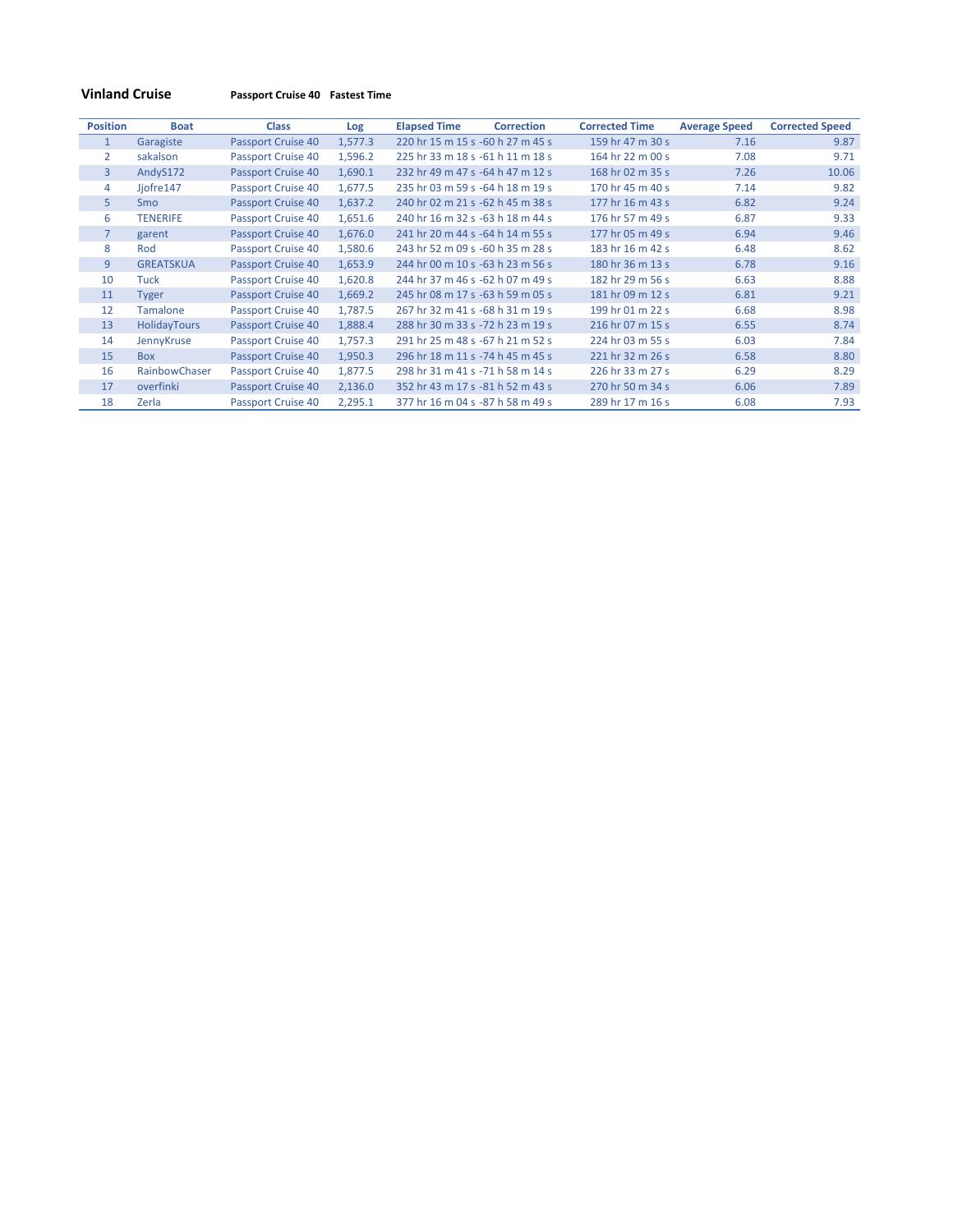|  | <b>Vinland Cruise</b> |  |
|--|-----------------------|--|
|  |                       |  |

**Vinland Cruise Santa Cruise 52 Average Speed**

| <b>Position</b> | <b>Boat</b>                     | <b>Class</b>                       | Log                | <b>Elapsed Time</b> | <b>Correction</b>                                                    | <b>Corrected Time</b>                | <b>Average Speed</b> | <b>Corrected Speed</b> |
|-----------------|---------------------------------|------------------------------------|--------------------|---------------------|----------------------------------------------------------------------|--------------------------------------|----------------------|------------------------|
| $\mathbf{1}$    | AL53 SSIta                      | Santa Cruise 52                    | 1,732.7            |                     | 162 hr 40 m 44 s +10 h 06 m 27 s                                     | 172 hr 47 m 10 s                     | 10.65                | 10.03                  |
| $\overline{2}$  | Outsider VI                     | Santa Cruise 52                    | 1,678.7            |                     | 157 hr 37 m 08 s +09 h 47 m 34 s                                     | 167 hr 24 m 42 s                     | 10.65                | 10.03                  |
| $\overline{3}$  | deubldodo                       | Santa Cruise 52                    | 1,791.5            |                     | 168 hr 47 m 05 s +10 h 27 m 03 s                                     | 179 hr 14 m 08 s                     | 10.61                | 10.00                  |
| 4               | brellis                         | Santa Cruise 52                    | 1,594.7            |                     | 154 hr 22 m 11 s +09 h 18 m 08 s                                     | 163 hr 40 m 19 s                     | 10.33                | 9.74                   |
| 5               | weekend                         | Santa Cruise 52                    | 1,674.9            |                     | 162 hr 21 m 05 s +09 h 46 m 12 s                                     | 172 hr 07 m 17 s                     | 10.32                | 9.73                   |
| 6               | Likendeeler                     | Santa Cruise 52                    | 1,710.4            |                     | 166 hr 26 m 34 s +09 h 58 m 39 s                                     | 176 hr 25 m 13 s                     | 10.28                | 9.70                   |
| $\overline{7}$  | spicegarden                     | Santa Cruise 52                    | 1,717.7            |                     | 167 hr 26 m 59 s +10 h 01 m 12 s                                     | 177 hr 28 m 11 s                     | 10.26                | 9.68                   |
| 8               | <b>Musigny</b>                  | Santa Cruise 52                    | 1,625.9            |                     | 159 hr 28 m 17 s +09 h 29 m 03 s                                     | 168 hr 57 m 20 s                     | 10.20                | 9.62                   |
| 9               | FR Gabychef SAL Santa Cruise 52 |                                    | 1,589.7            |                     | 156 hr 42 m 25 s +09 h 16 m 24 s                                     | 165 hr 58 m 48 s                     | 10.14                | 9.58                   |
| 10              | kairyuu                         | Santa Cruise 52                    | 1,655.8            |                     | 164 hr 25 m 12 s +09 h 39 m 31 s                                     | 174 hr 04 m 43 s                     | 10.07                | 9.51                   |
| 11              | Redram                          | Santa Cruise 52                    | 1,700.6            |                     | 168 hr 52 m 55 s +09 h 55 m 13 s                                     | 178 hr 48 m 08 s                     | 10.07                | 9.51                   |
| 12              | FreeNeasy                       | Santa Cruise 52                    | 1,808.6            |                     | 180 hr 08 m 51 s +10 h 33 m 02 s                                     | 190 hr 41 m 52 s                     | 10.04                | 9.48                   |
| 13              | Volare Tu                       | Santa Cruise 52                    | 1,658.8            |                     | 165 hr 51 m 10 s +09 h 40 m 35 s                                     | 175 hr 31 m 45 s                     | 10.00                | 9.45                   |
| 14              | Altair505                       | Santa Cruise 52                    | 1,627.0            |                     | 164 hr 26 m 54 s +09 h 29 m 28 s                                     | 173 hr 56 m 22 s                     | 9.89                 | 9.35                   |
| 15              | batatabh                        | Santa Cruise 52                    | 1,661.3            |                     | 168 hr 06 m 32 s +09 h 41 m 27 s                                     | 177 hr 47 m 59 s                     | 9.88                 | 9.34                   |
| 16              | Ainisse46                       | Santa Cruise 52                    | 1,703.3            |                     | 173 hr 04 m 37 s +09 h 56 m 09 s                                     | 183 hr 00 m 47 s                     | 9.84                 | 9.31                   |
| 17              | FreyjaUSA                       | Santa Cruise 52                    | 1,643.2            |                     | 167 hr 36 m 06 s +09 h 35 m 07 s                                     | 177 hr 11 m 13 s                     | 9.80                 | 9.27                   |
| 18              | brandystrega                    | Santa Cruise 52                    | 1,636.2            |                     | 167 hr 47 m 22 s +09 h 32 m 40 s                                     | 177 hr 20 m 02 s                     | 9.75                 | 9.23                   |
| 19              | elbetico                        | Santa Cruise 52                    | 1,654.3            |                     | 170 hr 39 m 49 s +09 h 39 m 00 s                                     | 180 hr 18 m 49 s                     | 9.69                 | 9.17                   |
| 20              | splitpen                        | Santa Cruise 52                    | 1,684.2            |                     | 174 hr 20 m 44 s +09 h 49 m 27 s                                     | 184 hr 10 m 11 s                     | 9.66                 | 9.14                   |
| 21              | Sax747                          | Santa Cruise 52                    | 1,577.5            |                     | 163 hr 42 m 23 s +09 h 12 m 08 s                                     | 172 hr 54 m 31 s                     | 9.64                 | 9.12                   |
| 22              | <b>BRENTGRAY</b>                | Santa Cruise 52                    | 1,949.5            |                     | 204 hr 14 m 50 s +11 h 22 m 20 s                                     | 215 hr 37 m 10 s                     | 9.54                 | 9.04                   |
| 23              | jmarkulic                       | Santa Cruise 52                    | 1,675.6            |                     | 176 hr 19 m 52 s +09 h 46 m 27 s                                     | 186 hr 06 m 19 s                     | 9.50                 | 9.00                   |
| 24              | CranzFlyer                      | Santa Cruise 52                    | 1,654.2            |                     | 174 hr 10 m 26 s +09 h 38 m 58 s                                     | 183 hr 49 m 24 s                     | 9.50                 | 9.00                   |
| 25              | brigadoon                       | Santa Cruise 52                    | 1,719.9            |                     | 181 hr 31 m 17 s +10 h 01 m 57 s                                     | 191 hr 33 m 15 s                     | 9.47                 | 8.98                   |
| 26              | CollegeFund                     | Santa Cruise 52                    | 1,666.1            |                     | 175 hr 58 m 50 s +09 h 43 m 07 s                                     | 185 hr 41 m 57 s                     | 9.47                 | 8.97                   |
| 27              | RyBa                            | Santa Cruise 52                    | 1.649.3            |                     | 174 hr 19 m 15 s +09 h 37 m 15 s                                     | 183 hr 56 m 29 s                     | 9.46                 | 8.97                   |
| 28              | acushla                         | Santa Cruise 52                    | 1,671.0            |                     | 177 hr 07 m 56 s +09 h 44 m 52 s                                     | 186 hr 52 m 48 s                     | 9.43                 | 8.94                   |
| 29              | erimcebeci                      | Santa Cruise 52                    | 1,632.5            |                     | 173 hr 06 m 45 s +09 h 31 m 23 s                                     | 182 hr 38 m 08 s                     | 9.43                 | 8.94                   |
| 30              | sailj29                         | Santa Cruise 52                    | 1,752.3            |                     | 186 hr 00 m 26 s +10 h 13 m 19 s                                     | 196 hr 13 m 45 s                     | 9.42                 | 8.93                   |
| 31              | Clouddancer2014                 | Santa Cruise 52                    | 1,660.7            |                     | 176 hr 19 m 39 s +09 h 41 m 15 s                                     | 186 hr 00 m 54 s                     | 9.42                 | 8.93                   |
| 32              | AWoL                            | Santa Cruise 52                    | 1,695.1            |                     | 179 hr 58 m 42 s +09 h 53 m 16 s                                     | 189 hr 51 m 59 s                     | 9.42                 | 8.93                   |
| 33              | Go4iT                           | Santa Cruise 52                    | 1,658.8            |                     | 176 hr 22 m 43 s +09 h 40 m 35 s                                     | 186 hr 03 m 18 s                     | 9.40                 | 8.92                   |
| 34              | Halibut68                       | Santa Cruise 52                    | 1,715.7            |                     | 182 hr 48 m 40 s +10 h 00 m 31 s                                     | 192 hr 49 m 11 s                     | 9.39                 | 8.90                   |
| 35              |                                 | 4242 Santa Cruise 52               | 1,660.4            |                     | 177 hr 22 m 39 s +09 h 41 m 09 s                                     | 187 hr 03 m 48 s                     | 9.36                 | 8.88                   |
| 36              | ericlamontre                    | Santa Cruise 52                    | 1,740.4            |                     | 186 hr 06 m 02 s +10 h 09 m 09 s                                     | 196 hr 15 m 11 s                     | 9.35                 | 8.87                   |
| 37              | JJ1                             | Santa Cruise 52                    | 1,621.5            |                     | 173 hr 23 m 04 s +09 h 27 m 31 s                                     | 182 hr 50 m 35 s                     | 9.35                 | 8.87                   |
| 38              | AUS_DF2                         | Santa Cruise 52                    | 1,646.7            |                     | 176 hr 10 m 27 s +09 h 36 m 20 s                                     | 185 hr 46 m 47 s                     | 9.35                 | 8.86                   |
| 39              | travis23                        | Santa Cruise 52                    | 1,605.8            |                     | 172 hr 13 m 54 s +09 h 22 m 02 s                                     | 181 hr 35 m 56 s                     | 9.32                 | 8.84                   |
| 40              | Armchairsailor                  | Santa Cruise 52                    | 1,660.3            |                     | 179 hr 09 m 01 s +09 h 41 m 07 s                                     | 188 hr 50 m 08 s                     | 9.27                 | 8.79                   |
| 41              | <b>LUNATIC</b>                  | Santa Cruise 52                    | 1,714.5            |                     | 185 hr 42 m 56 s +10 h 00 m 05 s                                     | 195 hr 43 m 01 s                     | 9.23                 | 8.76                   |
| 42              | caperko                         | Santa Cruise 52                    | 1,642.2            |                     | 177 hr 59 m 25 s +09 h 34 m 46 s                                     | 187 hr 34 m 11 s                     | 9.23                 | 8.76                   |
| 43              | sabbi                           | Santa Cruise 52                    | 1,667.8            |                     | 180 hr 58 m 22 s +09 h 43 m 43 s                                     | 190 hr 42 m 05 s                     | 9.22                 | 8.75                   |
| 44              | Yuppo                           | Santa Cruise 52                    | 1,730.6            |                     | 188 hr 02 m 02 s +10 h 05 m 42 s                                     | 198 hr 07 m 44 s                     | 9.20                 | 8.73                   |
| 45              | intermezzo                      | Santa Cruise 52                    | 1,730.4            |                     | 188 hr 26 m 56 s +10 h 05 m 39 s                                     | 198 hr 32 m 35 s                     | 9.18                 | 8.72                   |
| 46              | <b>LWking</b>                   | Santa Cruise 52                    | 1,722.3            |                     | 189 hr 42 m 03 s +10 h 02 m 48 s                                     | 199 hr 44 m 51 s                     | 9.08                 | 8.62                   |
| 47<br>48        | <b>Mark7727</b><br><b>BS1</b>   | Santa Cruise 52<br>Santa Cruise 52 | 1,977.7<br>1,806.4 |                     | 217 hr 54 m 05 s +11 h 32 m 12 s<br>199 hr 13 m 07 s +10 h 32 m 14 s | 229 hr 26 m 17 s<br>209 hr 45 m 21 s | 9.08<br>9.07         | 8.62<br>8.61           |
| 49              | Guadalete                       | Santa Cruise 52                    | 1,616.3            |                     | 178 hr 39 m 35 s +09 h 25 m 43 s                                     | 188 hr 05 m 18 s                     | 9.05                 | 8.59                   |
| 50              | Lady $X$ $\vert$                | Santa Cruise 52                    | 1,641.8            |                     | 181 hr 49 m 05 s +09 h 34 m 38 s                                     | 191 hr 23 m 43 s                     | 9.03                 | 8.58                   |
| 51              | Pocket Rocket                   | Santa Cruise 52                    | 1,747.6            |                     | 193 hr 42 m 51 s +10 h 11 m 39 s                                     | 203 hr 54 m 30 s                     | 9.02                 | 8.57                   |
| 52              | lennartlarsson                  | Santa Cruise 52                    | 1,836.5            |                     | 203 hr 42 m 44 s +10 h 42 m 46 s                                     | 214 hr 25 m 30 s                     | 9.02                 | 8.56                   |
| 53              | Tigro1                          | Santa Cruise 52                    | 1,646.7            |                     | 183 hr 12 m 07 s +09 h 36 m 22 s                                     | 192 hr 48 m 28 s                     | 8.99                 | 8.54                   |
| 54              | liviu                           | Santa Cruise 52                    | 1,804.8            |                     | 203 hr 28 m 05 s +10 h 31 m 40 s                                     | 213 hr 59 m 45 s                     | 8.87                 | 8.43                   |
| 55              | kara                            | Santa Cruise 52                    | 1,720.5            |                     | 194 hr 17 m 28 s +10 h 02 m 11 s                                     | 204 hr 19 m 39 s                     | 8.86                 | 8.42                   |
| 56              | Henk                            | Santa Cruise 52                    | 2,166.4            |                     | 247 hr 03 m 21 s +12 h 38 m 15 s                                     | 259 hr 41 m 36 s                     | 8.77                 | 8.34                   |
| 57              | <b>ARMOROCH</b>                 | Santa Cruise 52                    | 1,747.9            |                     | 201 hr 23 m 16 s +10 h 11 m 47 s                                     | 211 hr 35 m 03 s                     | 8.68                 | 8.26                   |
| 58              | Renegade                        | Santa Cruise 52                    | 4,186.3            |                     | 482 hr 33 m 48 s +24 h 25 m 13 s                                     | 506 hr 59 m 01 s                     | 8.68                 | 8.26                   |
| 59              | trew55                          | Santa Cruise 52                    | 1,773.9            |                     | 220 hr 02 m 26 s +10 h 20 m 52 s                                     | 230 hr 23 m 18 s                     | 8.06                 | 7.70                   |
| 60              | <b>DiggerD</b>                  | Santa Cruise 52                    | 1,682.8            |                     | 222 hr 15 m 18 s +09 h 48 m 58 s                                     | 232 hr 04 m 16 s                     | 7.57                 | 7.25                   |
| 61              | Taffarazzi                      | Santa Cruise 52                    | 3,450.3            |                     | 476 hr 59 m 08 s +20 h 07 m 37 s                                     | 497 hr 06 m 45 s                     | 7.23                 | 6.94                   |
|                 |                                 |                                    |                    |                     |                                                                      |                                      |                      |                        |